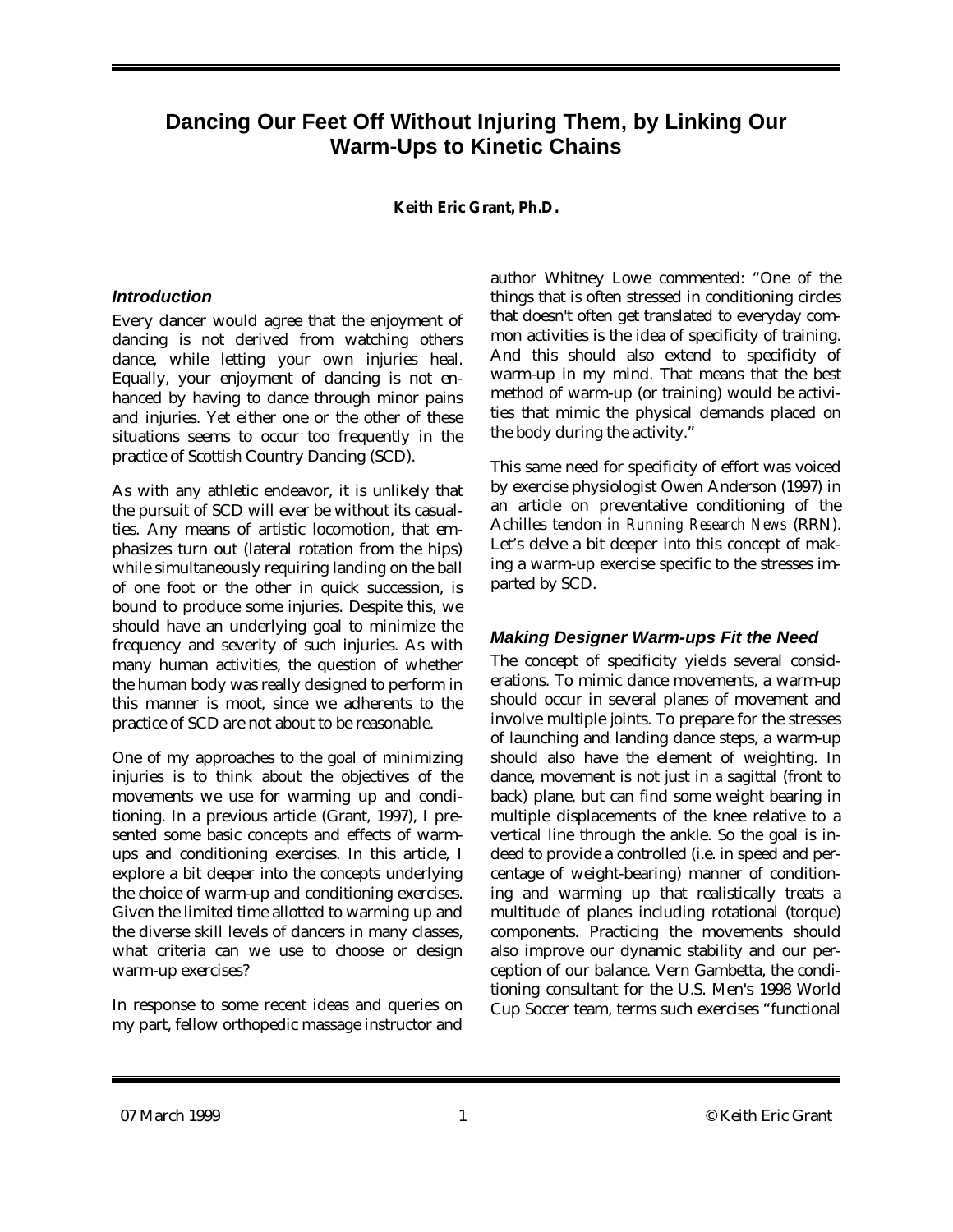movements". He stresses his belief in the importance of doing functional conditioning as compared to exercises for isolated muscles.

We want our warm-ups to mimic the actual stresses our feet, ankles, and legs will face in dancing. At the same time, we do not want the imitation to be so perfect that it produces the very injuries that we wish to avoid. Therefore, especially when starting off cold, the movements should be controllable over a wide range of skill levels. We definitely want to avoid starting a class with movements in which unfamiliarity with a sequence of movements could result in a sudden jerk to regain lost balance and direction or result in a near collision with other dancers. Situations in which we react to the unexpected are best met with well-warmed, elastic muscles. By their nature, warm-ups should have elements of familiarity and boredom.

Finally, a good warm-up must be practical in a class setting. No matter how wonderful its physical effects, a warm-up will not get done if it requires special equipment, if it is not amenable to normal class dress, or if it requires lying on a cold or dusty floor. Keeping these basic considerations for effective warm-ups in mind, let's link our thoughts to some physiological concepts about *kinetic chains* from the realms of athletic training and rehabilitation.

# *Connecting Through our Kinetic Chains*

Kinetic chains can be thought of as muscles that intrinsically work together to coordinate movements and that can transmit stresses over an extended anatomical line. Structural bodyworker Thomas Myers has explored concepts of kinetic chains using the terminology *anatomy trains*. With some exceptions, anatomy trains are tracks of muscle and tendon or connective tissue that either show a direct continuity of fibers or are directly connected through a bone. Anatomy trains discussed by Myers include: a superficial back line from the plantar surface of the toes up the posterior body and over the skull to the brow ridge; a superficial front line from the dorsal surface of the toes, up the anterior legs, through the pelvis, and

up to the mastoid processes; and a lateral line from the metatarsal bones of the foot to the mastoid process, cross-stitching the lateral torso. The anatomy train/kinetic chain concept provides a context for considering how local symptoms may result or be relieved via changes in global lines of stress.

Now I'll move from the basic concept of a kinetic chain into the application of what are known as *open and closed kinetic chain exercises*. In an article from his newsletter on orthopedic and sports massage, Whitney Lowe (1998) commented, "Closed kinetic chain exercise (often called just 'closed chain') refers to the segment of the body that is rigidly fixed when performing the movement or exercise." "In a closed chain exercise the extremity that is being exercised is pushing or pulling against a fixed object." ... "An open kinetic chain, or open chain, exercise is just the opposite." In open chain exercise, the extremity that is moving is not rigidly fixed but moving in relation to the rest of the body." "There is some other part of the body that is rigidly fixed, but the extremity that is performing the movement in question is freely moving in space." Admittedly the open and closed chain concept can overlap and blur in activities such as bicycling, but understanding the concepts and language can provide useful insights in characterizing an exercise.

Having learned some of the relevant terminology, let's now take a look at some applications. We'll start with the idea that part of moving with a relaxed minimalist control comes from learning to perceive and work with our own balance. Another part comes from having our central core muscles well developed so that they can stabilize our motions and efficiently transmit the power of our legs into our upper bodies.

# *Conditioning Our Core*

In another article on conditioning for runners, Owen Anderson and Walt Reynolds (1997) presented a number of useful exercises for strengthening our core muscles. These include things like standing on one foot while moving your arms horizontally in front of you from side to side or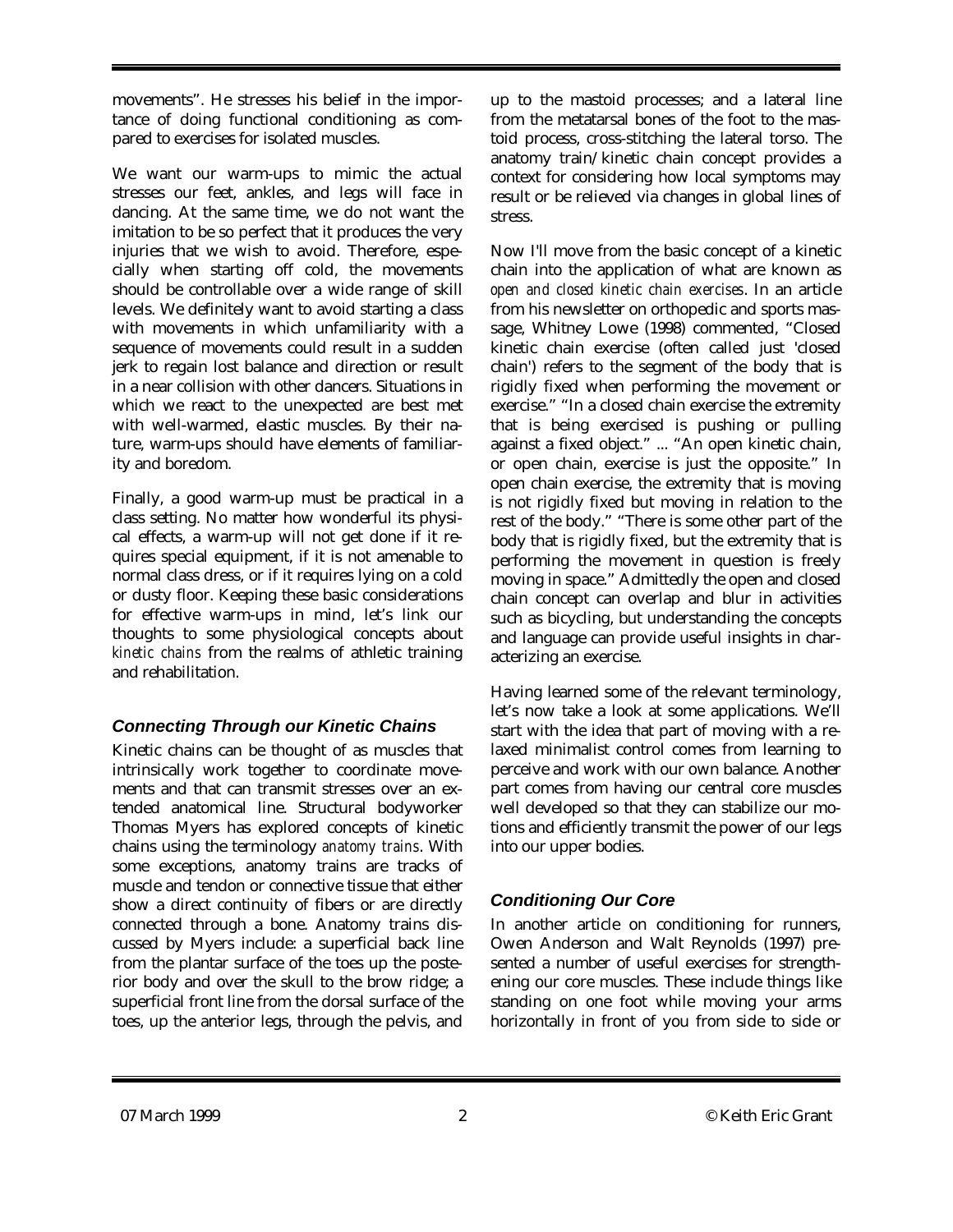extending one arm and then the other upwards above your head. At advanced levels, hand weights are used. One of these exercises, using light hand-held weights, has the feeling to me of doing a Nordic skiing diagonal stride with my upper body while balancing on one leg. As with running or dancing, these exercises require use of our inner core muscles to stabilize and transmit movement efficiently through our pelvis. Without this muscular development, there is unwanted compensatory movement throughout our body and more wear on the body.

In another RRN article, Walt Reynolds (1999) discusses balance board training and provides a number of exercises. Balance boards are either rocker boards that rock in one plane or wobble boards with a hemisphere under them so that they wobble in all directions. These boards have long been used to rehabilitate following injuries, but are recently finding increased use in conditioning to prevent injury. They also directly address training our perceptions and experience of balancing over our feet. Reynolds comments:

"Exercises with a balance board are especially effective at improving the strength, mobility, flexibility, and elasticity of the muscles, tendons, and ligaments which run between the knees and toes. These structures include the intrinsic muscles of the feet, the plantar fascia, the plantar and dorsiflexors of the ankle, and the Achilles tendons. All of these anatomical components help to stabilize and control the foot and lower part of the leg during the footstrike portion of the gait cycle and in particular govern and coordinate 'pronation', the natural inward movement and rotation that occurs at the ankle immediately after the foot hits the ground."

With the terminology we developed above, we can identify that what Walt Reynolds is advocating in his article on wobble board training is an implementation of conditioning via closed kinetic chain exercises. While the wobble board does allow some movement, the weighted foot upon it basically stays fixed in place while the body above it compensates for the shift in angle. Now let's look

at warming up for SCD from the perspective of open and closed chain exercises.

### *Rejoining the Dance*

In Scottish country dancing, warming the knees and ankles is often (i.e. traditionally) done via open chain movements. The leg is hung in the air in front of one with the knee flexed and pot-stirring movements are done from the knee. Then the knee is extended and rotations are done at the ankle.

Perhaps it would be more effective to place the ball of the foot on the floor, and then do closed chain warm-ups of the ankle and knee by rotating the knee around the fixed foot. The pressure on the foot, ankle, and knee would be controlled by the amount of weight dynamically transferred from the supporting rear leg to the front leg being exercised. This almost takes the form of a Tai Chi movement pattern. Such a closed chain warm-up would better prepare the involved structures for the weight- bearing activities (e.g. landing a step) of actual dancing than would the more often used open chain exercise.

The knee does have some rotational capability when flexed, but that is not what I am emphasizing above. If you projected the motion of the knee onto the horizontal plane at the vertical level of the ankle, then you would have the ankle in the center with the knee "rotating" around it. This is similar to what you would see in one-legged balance exercises on a wobble board. However, most of the apparent rotation of the knee around the ankle comes from the ankle and hip joints. Thus we find an instance of the multi-joint, multi-plane, weighted exercise that we explored earlier in this article – an example of a functional movement.

The amount of weighting given to the extended leg can be varied greatly to suit the desires and knees of each individual. Bringing the leg closer to the body, almost into third position, allows a person to do small circles with little weighting, most of the weight staying on the supporting leg. With the active leg extended further from the axis of the body, the movements and leg-to-leg weight trans